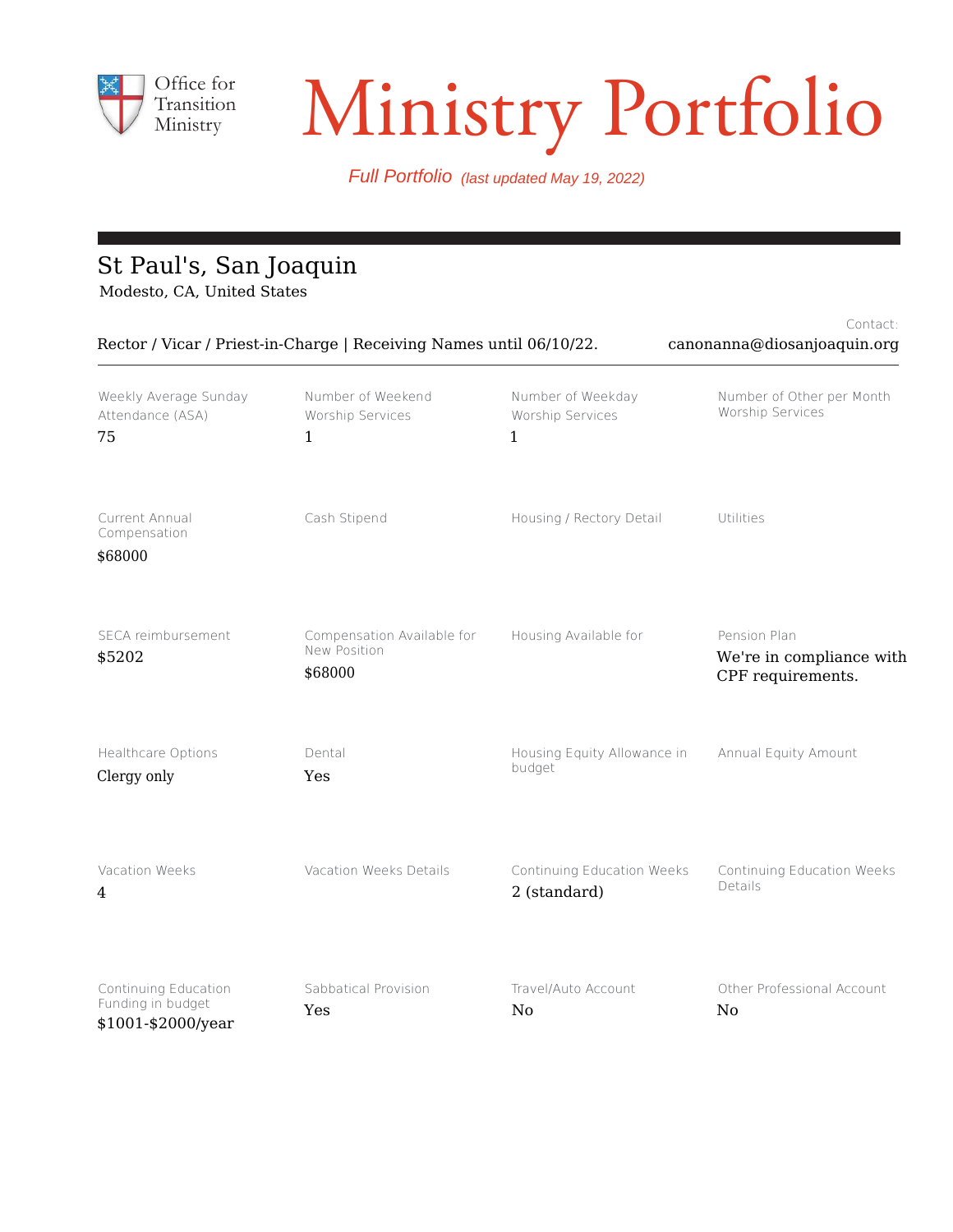

Rector / Vicar / Priest-in-Charge | Receiving Names until 06/10/22.

Contact: canonanna@diosanjoaquin.org

Describe a moment in your worshipping community's recent ministry which you recognize as one of success and fulfillment.

In August 2019, we hosted "Modesto Stands Against Hate" which was a "Unity Gathering" of ecumenical and interfaith leaders, elected officials, the NAACP, Faith in the Valley and other community members to stand together in support of the LGBTQ+ community. The gathering was in response to a proposed local gathering of the Proud Boys, who had announced a protest in the city of Modesto. We had approximately 400 people attend our gathering, which was filled with song, poetry, and speeches offered by those in attendance. Likewise, in April 2021, members of St Paul's attended a gathering in support of the Asian American/Pacific Islander community after hate crimes against the AAPI community had happened on a national level. We view these gatherings as "successes" because they speak to the ways in which we live out the Gospel imperative to love your neighbor as yourself.

How are your preparing yourselves for the Church of the future?

COVID was an excellent litmus test of how prepared (or not) we are to be the Church of the future. We very quickly had to pivot when we went into lockdown, shifting services and formation programs to ZOOM (adult formation, VBS, Sunday School and Youth Group) and live-streaming our worship on Facebook. We also started using BREEZE which is an online giving and communications platform, which helped us to continue receiving pledges and what would have been "open plate" offerings, as well as streamline our communications between the staff and Vestry to the rest of the congregation. We continue to do weekly email blasts about upcoming events and have an e-newsletter. Even as we have returned to in-person worship, we continue live-streaming our services, and many of our formation programs are either hybrid (online and in person) or strictly on ZOOM. We pray that the Holy Spirit will help us find a clergy leader who is not only tech savvy, but also forward thinking about the ways in which we can continue to grow and adapt to the future needs of the church and the community.

Please provide words describing the gifts and skills essential to the future leaders of your worshipping community.

tech savvy, community oriented, communications, compassionate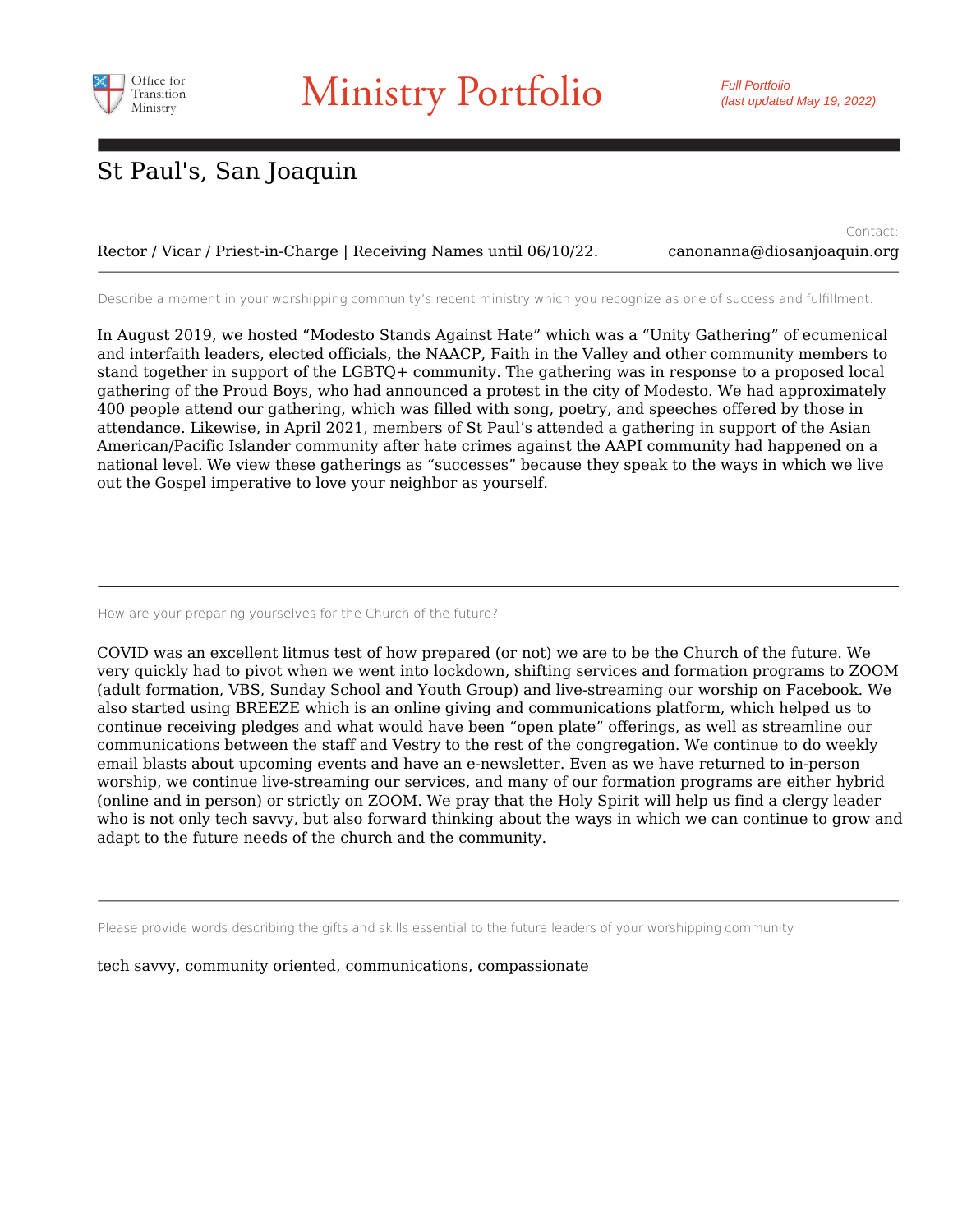

Rector / Vicar / Priest-in-Charge | Receiving Names until 06/10/22. canonanna@diosanjoaquin.org

Contact:

Describe your liturgical style and practice for all types of worship services provided by your community.

Prior to COVID, we had two services each Sunday—8am and 10am. The 8am service was a more intimate service in one of the small chapels, with no music and the laity would step into roles such as reader and acolyte as needed. The 10am service included the choir, occasionally the Bell Choir (depending on liturgical season) and Eucharist. During COVID and following the protocols outlined by the diocese, we shifted to online worship at 10am with no music. Once we were allowed to return to in-person worship, we continued to live-stream services through social media platforms, and as protocols allowed, music returned first as piano/organ only, then piano/organ and a soloist, and now with the choir masked. We still require that all those in attendance must wear masks and practice social distancing. We hope to resume the 8am worship service with the calling of our next priest. We typically use Rite II of the BCP, along with prayers from Enriching Our Worship, and include some Spanish language elements. Our music comes from The Hymnal 1982, Wonder, Love & Praise, and Lift Every Voice & Sing II.

#### How do you practice incorporating others in ministry?

Prior to COVID, we would have a "Ministry Fair" with tables throughout the parish hall during coffee hour. Parishioners could talk to someone directly involved with the various ministries, and then sign up to be included in those ministries. Examples of ministries available include: Eucharistic Visitors and Ministers, Altar Guild, Choir, Acolytes, Food Distribution with Salvation Army, assisting with Family Promise, Newcomers Bread ministry, Dinners with Salvation Army shelter, clean up day at the church, and window washing day. Since COVID, we have not had a "Ministry Fair" and look forward to resuming this important event. We would also welcome our new clergy person to provide formation on stewardship as a spiritual practice, with the understanding that Time and Talent (i.e., ministry) is part of the stewardship calling.

As a worshipping community, how do you care for your spiritual, emotional and physical well-being?

We take formation opportunities seriously at St Paul's! We offer Bible Study on Thursday afternoons and Morning Prayer on Wednesday mornings. We have a book study gathering twice a month as well. Knit One Pray Too meets on the 3rd Monday of the month and each year the group decides what its project will be (blankets to foster children, baby booties and beanies, etc); this year the Assyrian church women will be joining our group. We also have a Thomas Merton poetry group, Sunday School for children via ZOOM, Vacation Bible School, Adult Sunday School from time to time, Lenten soup suppers and study, Shrove Tuesday supper and talent show, Education for Ministry (EfM), and several fund raisers as well—Fall Pasta Dinner, the Spring Tea, the Cookie Walk, and Breakfast with Santa. While we haven't been able to do everything we would like to during COVID (not everything translates well over ZOOM), we look forward to resuming our robust opportunities for fellowship and formation in the days ahead.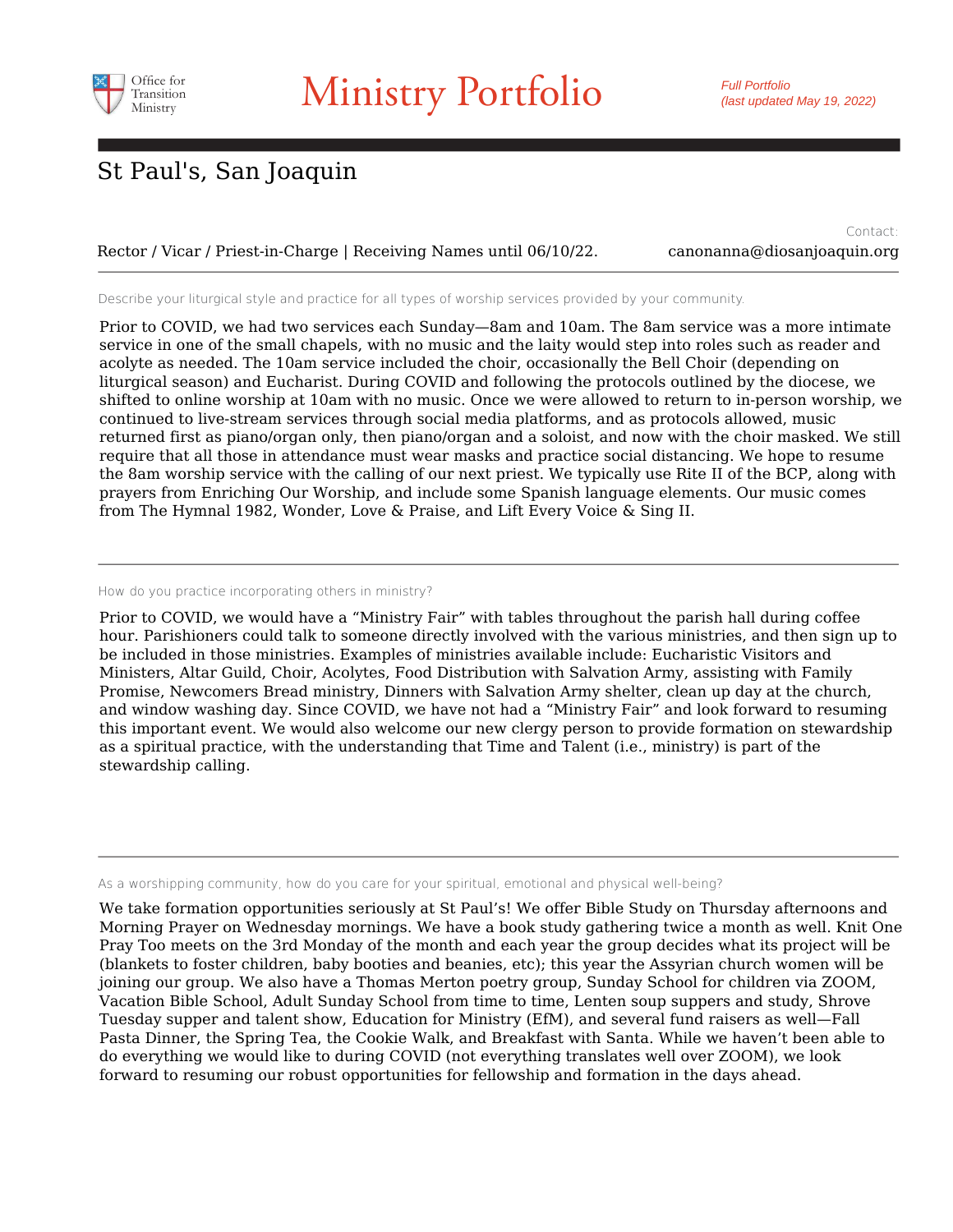

Rector / Vicar / Priest-in-Charge | Receiving Names until 06/10/22. canonanna@diosanjoaquin.org

Contact:

How do you engage in pastoral care for those beyond your worshipping community?

We take the call to love our neighbor as ourselves and Matthew 25 to heart at St Paul's. We live out the gospel by providing dinners as well as toiletries and other commodities to the Salvation Army shelter. We support the Gospel Mission and Church in the Park's shower bus ministry by donating toiletries, underwear, socks, and other items needed for their services. Several members participate as mentors to children who are no longer in the foster care system through the BRAID Mission, which is hosted by the Diocese of CA. We also serve with Habitat for Humanity, Family Promise (temporary housing for families), The Gap (support group for parents of LGBTQ+ youth), and support El Vista School through tutoring and music programs. Our music minister also teaches music at Hazel's Christian Preschool, which is hosted on our campus. We also provide packets of socks, toiletries, gloves, masks and a small financial gift to homeless veterans in the area.

Describe your worshipping community's involvement in either the wider Church or geographical region.

We value the opportunity to be involved in the life of the diocese and The Episcopal Church! On the deanery (regional) level, we have hosted a multi-church EfM program, attended workshops and fellowship gatherings offered by other congregations in our deanery, donated bicycles and food to St John's HUB ministry in Stockton, and attended ecumenical and interfaith events and services. On the diocesan level, members of our congregation have served on Standing Committee, Diocesan Council and Commission on Ministry. Members have also served on the diocesan Finance Committee, the Creation Care Commission, the Anti-Racism Commission and the COVID Task Force. We attend Diocesan Convention and Building Church Leaders (Wardens & Treasurer's workshop) each year. On the wider Church level, we have had members serve as Deputies to General Convention, we have made financial pledges to The Episcopal Church, our deacon is one of our diocesan representatives to the Association of Episcopal Deacons, we support our members in the Union of Black Episcopalians, and we have members who are Daughters of the King.

Tell about a ministry that your worshipping community has initiated in the past five years. Who can be contacted about this?

Due to a generous donation, we are able to provide packs of socks, toiletries, snacks, gloves and masks to homeless veterans in the area. Along with these items, the donation specifies that each packet is to include a \$10 bill. The donor believes, as do those who work with this ministry, that this small financial gift provides dignity to the receiver—they are able to purchase food, water, personal hygiene supplies, or whatever they need on their own and are not dependent upon a handout of items that they might not use. This ministry is headed up by parishioners Judy Thorkelson and Michael Thorington.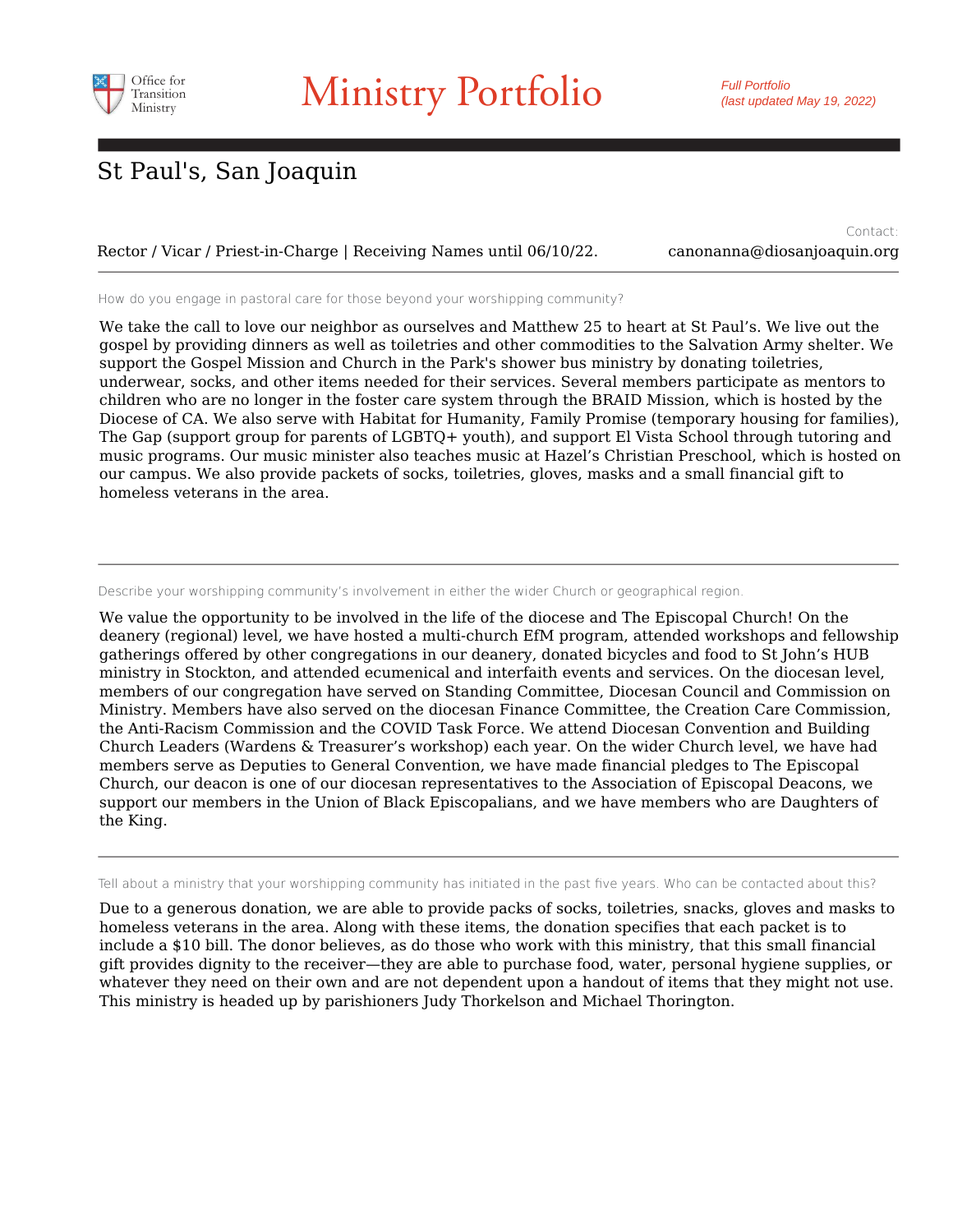

Rector / Vicar / Priest-in-Charge | Receiving Names until 06/10/22. canonanna@diosanjoaquin.org

Contact:

What is your practice of stewardship and how does it shape the life of your worshipping community?

This is definitely an area of growth for us. We subscribe to TENS (The Episcopal Network for Stewardship) through the diocese, and our former priest was a diocesan representative to the Project Resource training offered by The Episcopal Church Foundation, which was a training on year-round stewardship, but we really need some help in this area. We aspire to have a year-round stewardship program and have set aside some financial resources to allow representatives to attend a TENS conference. We aspire to teach the congregation about legacy planning and large gift donations. And most importantly, we aspire to understand stewardship not as a "season" in the church year, but rather as a spiritual practice, and to invite parishioners to tell their stories of why St Paul's matters to them and the community.

What is your worshipping community's experience of conflict? And how have you addressed it?

In the narrative profile for St Paul's we go into greater detail about the merging of Christ the King Episcopal Church with St Paul's in 2015. While many of the people who came from Christ the King have either moved away or have since died, there are still some hurt feelings from the members of that congregation. In 2017, we invited Eric Law of the Kaleidoscope Institute to work with us on conflict resolution and reconciliation, and we had some important turning points in that process, but there is still work to be done. In the years between the merger and Eric Law's visit with us, we continued to have issues with communication breakdowns, hurt feelings, criticism of leadership (both within the parish and the diocese), unrealistic expectations and unfulfilled promises…all of which the ghosts of these issues still linger and appear from time to time when the congregation is feeling anxious. While we don't expect our next clergy person to relitigate the past, we do hope that our cleric will help us continue moving towards resolution and reconciliation through clear communication, compassion and deep listening.

What is your experience leading/addressing change in the church? When has it gone well? When has it gone poorly? And what did you learn?

As previously mentioned, the merging of St Paul's and Christ the King was probably the most significant change we've experienced in our communal life. While there was a plan to make this merger happen, because of the schism attempted by the former bishop, members of both congregations were suspicious of diocesan leadership and decisions that were being made. There were also unrealistic expectations and unfulfilled promises made by congregation members, as well as assumptions about how leadership transitions would take place between Vestry members and clergy. Both congregations have several members with strong personalities, which often made compromise difficult and challenging. What we learned was the importance of deep listening, how to be compassionate and empathetic with each other, how to share leadership responsibilities, and how to have healthy disagreements with one another. We are also continuing to learn how to work towards reconciliation and healing with one another.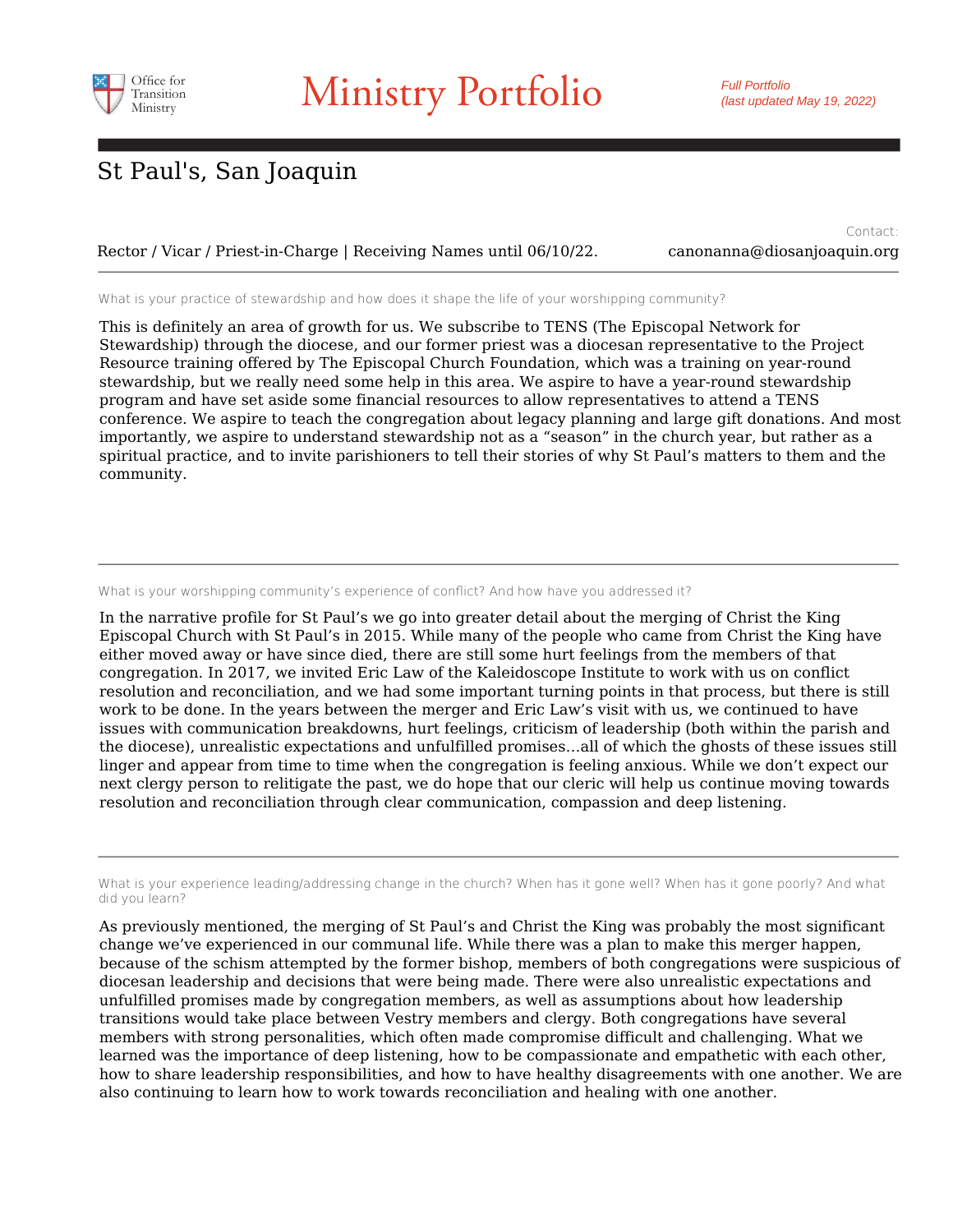

Full Portfolio (last updated May 19, 2022)

# St Paul's, San Joaquin

|                                                            | Rector / Vicar / Priest-in-Charge   Receiving Names until 06/10/22. |                                                   | Contact:<br>canonanna@diosanjoaquin.org   |  |
|------------------------------------------------------------|---------------------------------------------------------------------|---------------------------------------------------|-------------------------------------------|--|
| Prior Incumbents                                           |                                                                     |                                                   |                                           |  |
| Name<br>Nick Lorenzetti                                    | Position Title<br>Rector / Vicar /<br>Priest-in-Charge              | Date Begun<br>2015-01                             | Date Ended<br>2021-01                     |  |
| Name                                                       | Position Title                                                      | Date Begun                                        | Date Ended                                |  |
| Name                                                       | Position Title                                                      | Date Begun                                        | Date Ended                                |  |
|                                                            |                                                                     |                                                   |                                           |  |
| Church School                                              |                                                                     | Number of Teachers/Leaders<br>for Children School | Number of Students for<br>Children School |  |
| Number of Teachers/Leaders<br>for Teen/Young Adults School | Number of Students for<br>Teen/Young Adults School                  | Number of Teachers/Leaders<br>for Adults School   | Number of Students for<br>Adults School   |  |
| Day School                                                 | Number of Students for Day<br>School                                | Number of Teachers for Day<br>School              | Number of Total Staff for<br>Day School   |  |